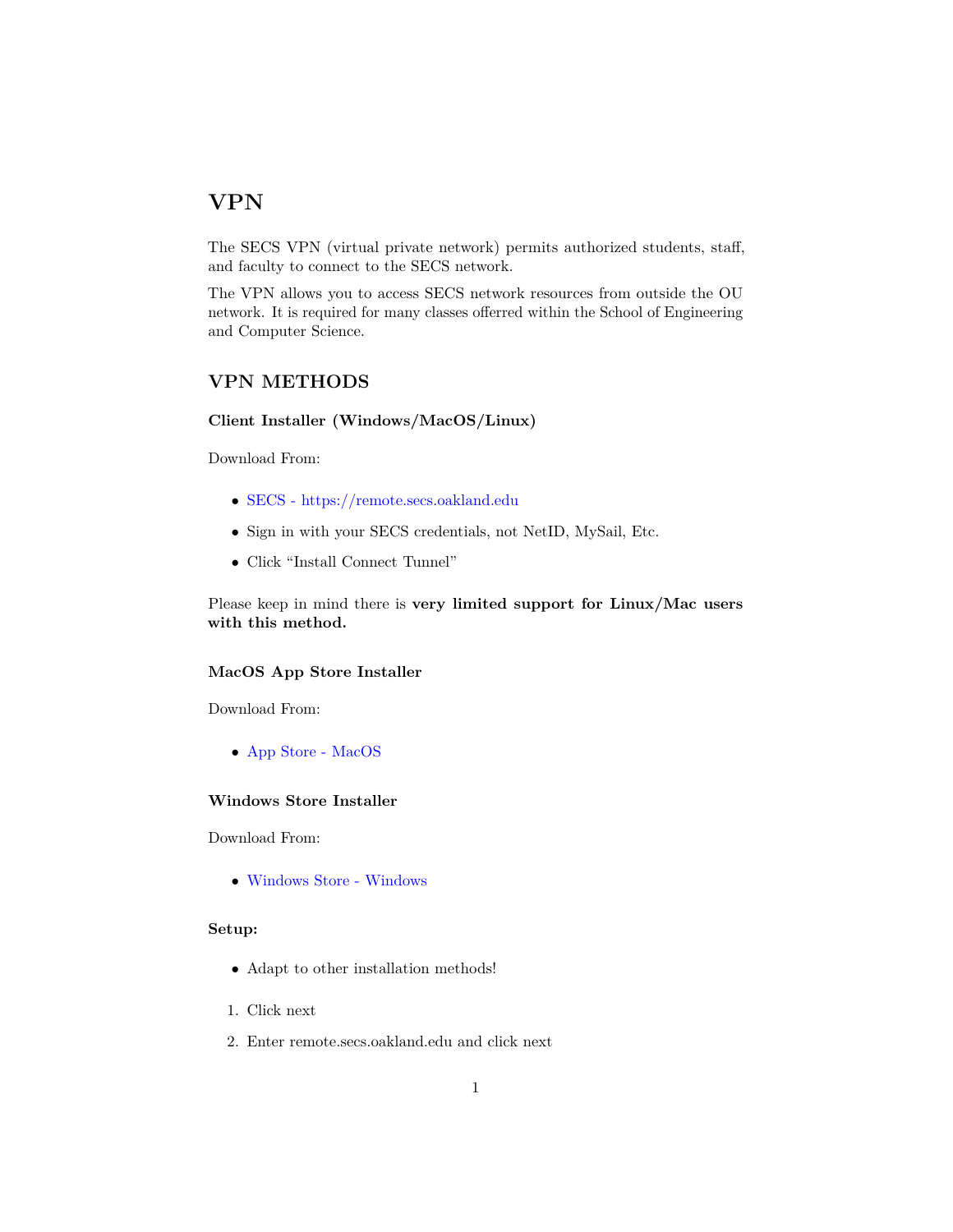Enter the host name or IP address for the VPN server to which you are connecting:

remote.secs.oakland.edu

For example, you might enter vpn.example.com or 159.57.0.0.

3. Confirm SECS is the login group and click next

| Logon group                                                     |                   |
|-----------------------------------------------------------------|-------------------|
| Select or enter your login group from the list.                 |                   |
| Click the Refresh button to update the list from the appliance. |                   |
| Select or enter your login group:                               |                   |
| <b>SECS</b>                                                     |                   |
|                                                                 | Refresh<br>Cancel |

- 4. Click Finish
- 5. Log in with your SECS username and password

| Please log in:                                                          |                                         | х |  |
|-------------------------------------------------------------------------|-----------------------------------------|---|--|
| 72                                                                      | SonicWALL   Aventail Connect™           |   |  |
| Log in here to establish a secure connection to your network resources. |                                         |   |  |
| <b>SECS Username:</b>                                                   | username                                |   |  |
| Password:                                                               |                                         |   |  |
|                                                                         | Cancel<br>Help<br>Connect<br>Properties |   |  |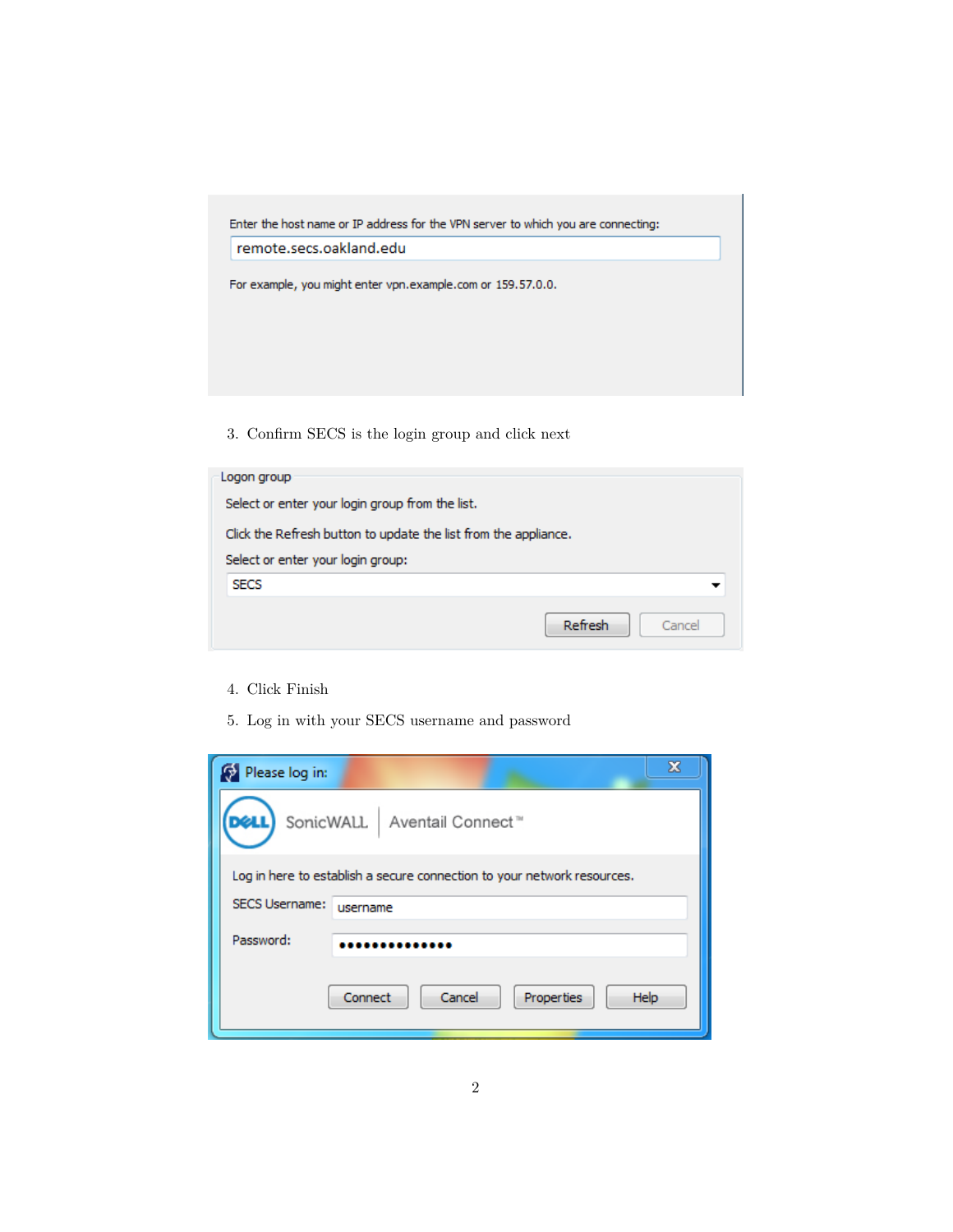6. You will now see an Aventail icon on your task bar



## **Information**

**What is a VPN?** The VPN, or Virtual Private Network, allows you to access SECS network resources from outside the OU network. Connecting to the VPN is equivalent to stringing a long cable from your home to Oakland University's SECS network. This allows for software to be used without licensing conflicts as well as restricts the off campus use of resources to only Oakland students and faculty.

**Limitations** While we make our best effort to provide remote access services to SECS users, by the very nature of remote access it is inherently unreliable. In addition we have a 100 concurrent user cap that may be reached during peak usage time. Our stated goal is to achieve 98% availability. Also while we will provide a troubleshooting guide and basic troubleshooting help through our issue tracking system, it is the end user's responsibility to get the vpn working on their own machine.

The following is a helpful list of what is available on and off campus. Services with asterisks mean a SECS VPN connection is required to access them from off site.

#### **Accessible from off campus with SECS VPN**

- *•* SECS Network drive (H: drive)
- *•* Linux Servers
- *•* New General Purpose Linux Servers+ Compute Cluster
- *•* Virtual Machines
- *•* secs.oakland.edu/phpmyadmin